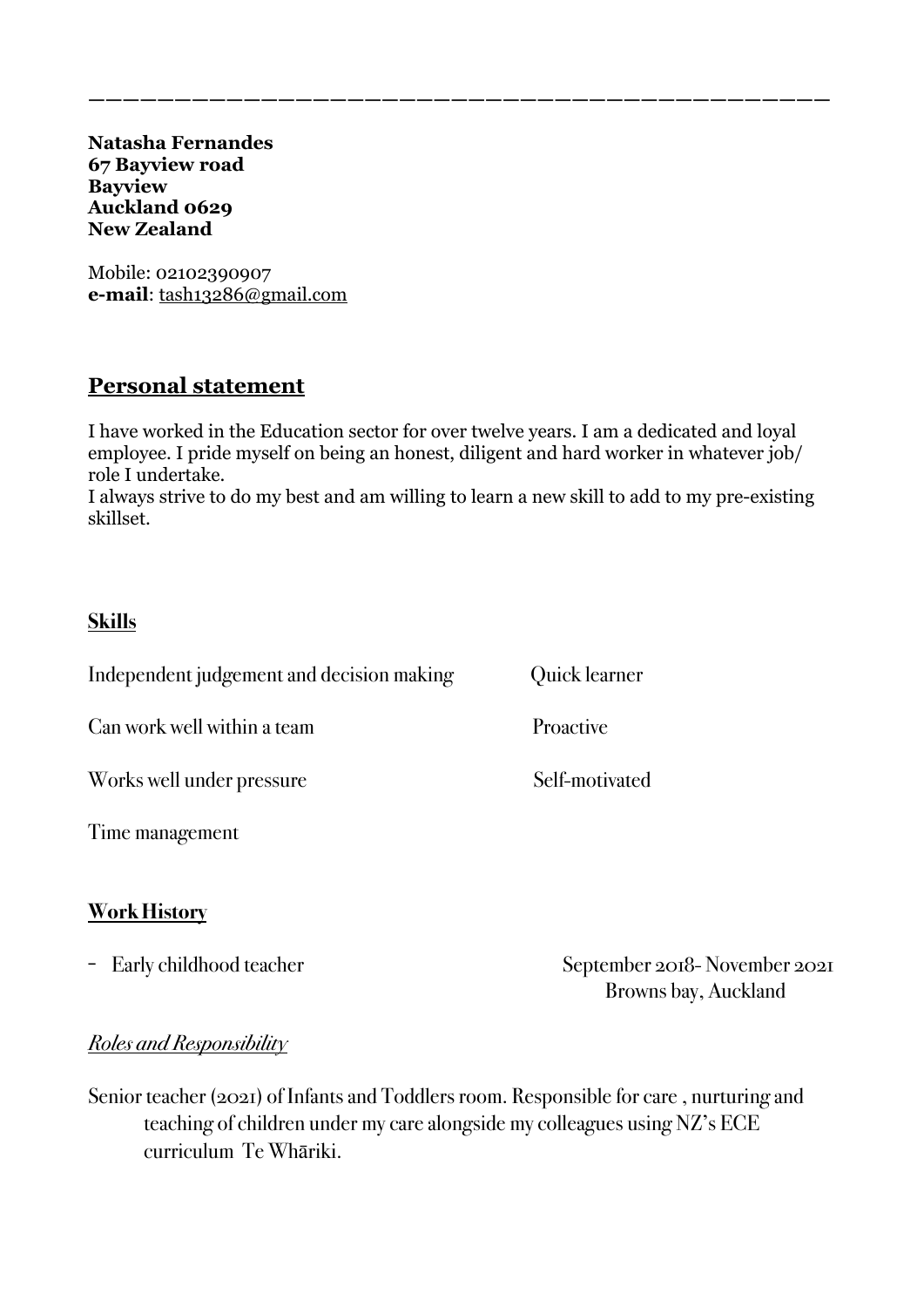Collaboration with whānau, my team and management to keep the room working at high standards and providing quality care and education for the children under my care.

—**Respite worker** February 2018- September 2018 Mrs. Wilma Wang Glenfield, Auckland

### *Roles and Responsibility*

Assisting grandmother in feeding, bathing and general supervision of toddler at home and at the hospital when required.

Offering toddler comfort and sensory experiences in my care.

-

- **Early Childhood Teacher** March 2009- February 2018 4 Kids & whānau centre Glenfield, Auckland

#### *Roles and responsibilities*

- Served as a leader as part of a triadic leadership in a small team in the infants and toddlers room.
- In charge of staff rosters for over two years.
- Fostered reciprocal and respectful relationships between the centre, children and their whānau.
- Successfully worked with the pre-schoolers for two years prior to joining the infants and toddlers room.
- Inspired success with primary caregiving in conjunction with using the RIE philosophy in our infants and toddler's room as best as we could as a team.
- Successfully able to take on the role as sole senior teacher a few times and work well as a team when only relievers were available to work on a given day.

Maintained professionalism, safety and security of the children under my care.